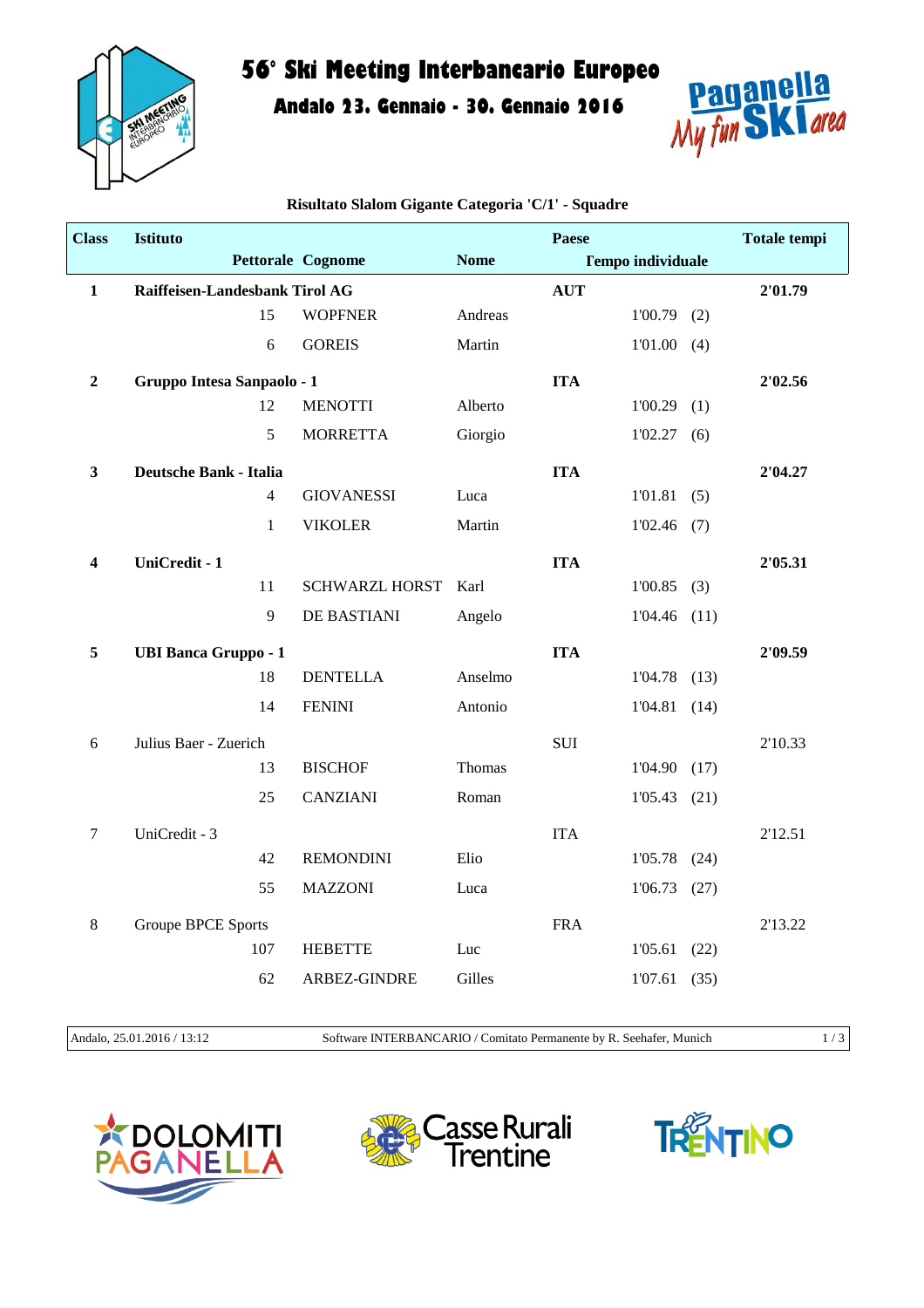| <b>Class</b> | Institut                      |                          |             | Paese      |                          |      | <b>Totale</b> tempi |
|--------------|-------------------------------|--------------------------|-------------|------------|--------------------------|------|---------------------|
|              |                               | <b>Pettorale Cognome</b> | <b>Nome</b> |            | <b>Tempo individuale</b> |      |                     |
| 9            | Sparkasse Schwaz AG           |                          |             | <b>AUT</b> |                          |      | 2'13.86             |
|              | 3                             | <b>HAUSER</b>            | Franz       |            | 1'06.64                  | (26) |                     |
|              | 32                            | <b>OBERDACHER</b>        | Manfred     |            | 1'07.22                  | (30) |                     |
| 10           | Landesbank Baden-Wuerttemberg |                          |             | <b>GER</b> |                          |      | 2'14.67             |
|              | 20                            | <b>METZGER</b>           | Ralf        |            | 1'04.86                  | (15) |                     |
|              | 70                            | <b>GSCHWEND</b>          | Dietmar     |            | 1'09.81                  | (48) |                     |
| 11           | <b>BPER Banca - 1</b>         |                          |             | <b>ITA</b> |                          |      | 2'15.01             |
|              | 30                            | <b>AMORETTI</b>          | Paolo       |            | 1'04.07                  | (10) |                     |
|              | 45                            | <b>SALVI</b>             | Marco       |            | 1'10.94                  | (53) |                     |
| 12           | UniCredit - 2                 |                          |             | <b>ITA</b> |                          |      | 2'16.20             |
|              | 50                            | <b>GRANITO</b>           | Federico    |            | $1'07.16$ (29)           |      |                     |
|              | 38                            | VIGANÒ                   | Filippo     |            | 1'09.04                  | (43) |                     |
| 13           | Schweizerische Nationalbank   |                          |             | SUI        |                          |      | 2'16.48             |
|              | 65                            | <b>NEUGEBAUER</b>        | Volker      |            | 1'08.08                  | (37) |                     |
|              | 72                            | WALDVOGEL                | Urs         |            | 1'08.40                  | (40) |                     |
| 14           | Gruppo Intesa Sanpaolo - 2    |                          |             | <b>ITA</b> |                          |      | 2'18.53             |
|              | 24                            | <b>ANDREATTA</b>         | Claudio     |            | 1'05.15                  | (20) |                     |
|              | 71                            | <b>FALORNI</b>           | Claudio     |            | 1'13.38                  | (62) |                     |
| 15           | HypoVereinsbank München - 1   |                          |             | <b>GER</b> |                          |      | 2'18.54             |
|              | 19                            | <b>BRUCKMAIER</b>        | Klaus       |            | 1'07.38                  | (32) |                     |
|              | 74                            | NÖDLER                   | Ralf        |            | 1'11.16                  | (55) |                     |
| 16           | <b>Bank Vontobel AG</b>       |                          |             | SUI        |                          |      | 2'19.45             |
|              | $\tau$                        | <b>ERNI</b>              | Renzo       |            | 1'04.63                  | (12) |                     |
|              | 63                            | <b>NIGG</b>              | Andreas     |            | 1'14.82(67)              |      |                     |
| 17           | Deutsche Bank Deutschland - 1 |                          |             | <b>GER</b> |                          |      | 2'21.55             |
|              | 27                            | <b>MEYER</b>             | Manfred     |            | 1'09.53                  | (44) |                     |
|              | 81                            | <b>MAASSEN</b>           | Lutz        |            | $1'12.02$ (57)           |      |                     |
| 18           | Raiffeisen Schweiz - 1        |                          |             | SUI        |                          |      | 2'24.41             |
|              | 57                            | <b>WILLI</b>             | Raeto       |            | 1'09.53                  | (44) |                     |
|              | 49                            | <b>LIEBERHERR</b>        | Ronnie      |            | 1'14.88                  | (68) |                     |
| 19           | Banco Popolare Verona - 1     |                          |             | <b>ITA</b> |                          |      | 2'28.89             |
|              | 31                            | <b>BAZZERLA</b>          | Riccardo    |            | 1'10.86                  | (51) |                     |
|              | 98                            | <b>BARAZZUOL</b>         | Paolo Carlo |            | 1'18.03                  | (72) |                     |
| 20           | UBS AG - 1                    |                          |             | SUI        |                          |      | 2'30.64             |
|              | 37                            | <b>BRITT</b>             | Peter       |            | 1'08.99 (42)             |      |                     |
|              | 95                            | <b>BURRI</b>             | Gerald      |            | 1'21.65                  | (80) |                     |

## **Risultato Slalom Gigante Categoria 'C/1' - Squadre**